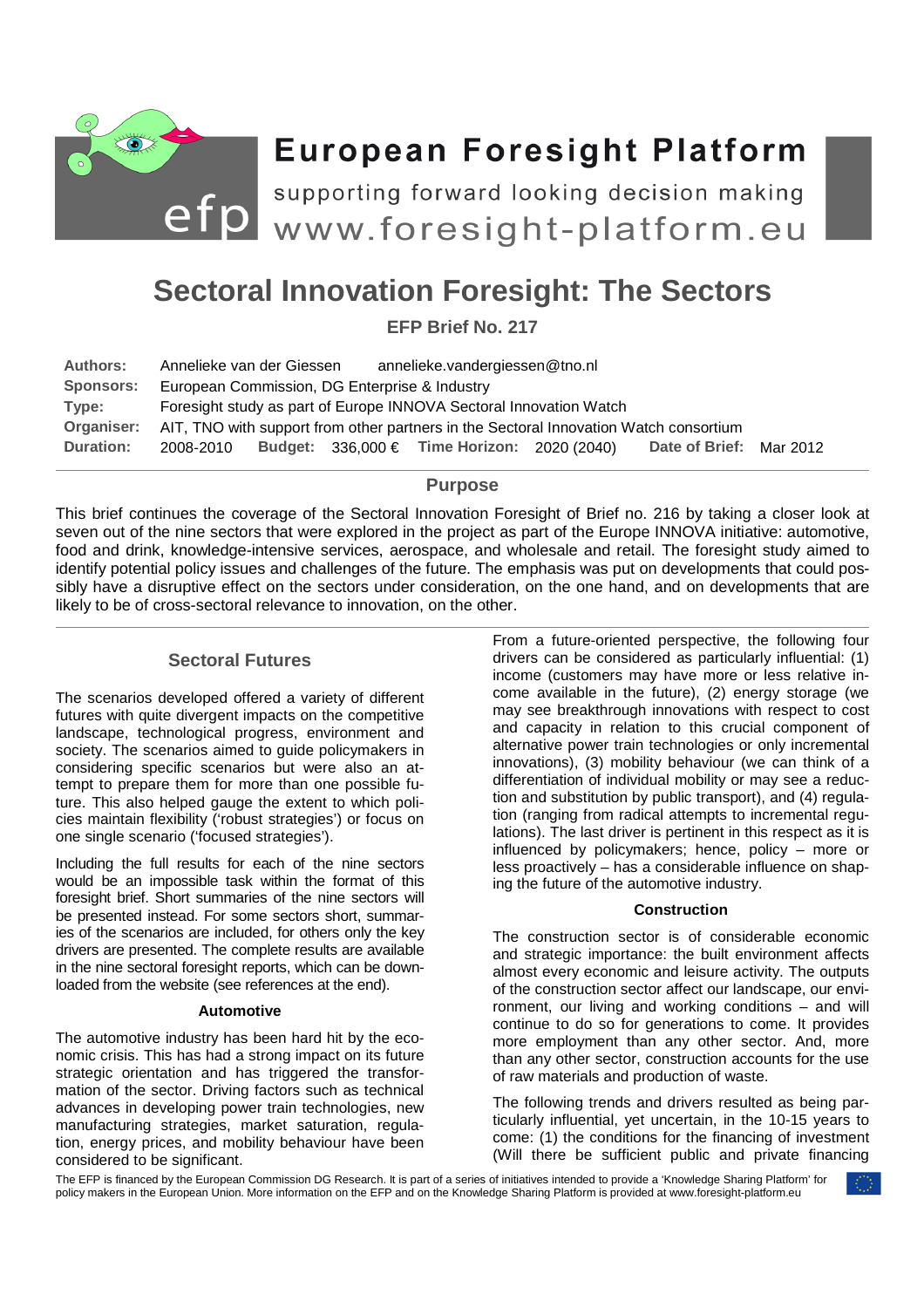available?); (2) sustainability (Will sustainability be market or regulation driven?); (3) the role of the public sector (Will public procurement be price-based or performance-based? Will the public sector act as a regulator or as a business operator?); (4) user-driven design (mass production vs. customisation, passive vs. interactive); and (5) labour (Will there be a shortage of people and skills or a surplus through immigration?).

#### **Food and Drink**

Currently, the picture of the food and drink industry as well as consumer choices seems to be mixed. Interests range from preferences for natural and minimally processed foods and drinks over specialised, fortified and high-tech nutrition to a diversity of convenience and fast foods. Many different factors, such as economic prosperity, ecological consciousness, environmental problems, food safety concerns, importance of health, technological progress, acceptance of new technology and economic prosperity, can have an influence on the direction of consumer and industry choices.

The scenarios derived from the following trends considered as generally fixed within a short- to mid-term time frame: the increase in global population, a decline of population in many EU countries due to lower birth rates, an increase in life expectancy in EU countries (aging society), and increases in scientific and technological knowledge and possibilities. In addition, the following parameters were considered to vary across the different scenarios and account for their differences: economic prosperity (on a world, country and individual scale), ecological consciousness, environmental problems (occurrences like droughts, floods, extreme weather that could negatively affect food production), food safety concerns (higher vs. lower concerns within society), importance of health (high interest in healthy living vs. rather low interest leading to problems like obesity) and last, technological progress as a function of socio-economic factors that lead to the real application of knowledge and possibilities.

**Scenario 1: 'Business as usual'**. This is the reference scenario that depicts the current diversity and huge differences in the food and drink industry ranging from highly fortified and functional food over the trend of natural and organic products to fast food and food with no considerable nutritional value or even harmful ingredients. This scenario does not score high on overall innovativeness, although some sectors (e.g. functional food) will have great potential while others more or less continue their way of only small and incremental improvements in the future.

**Scenario 2: 'Going natural'**. This scenario depicts the growing tendency towards less food processing and food products perceived as natural by consumers. Much innovation potential, such as the utilisation of genetically modified organisms (GMO) or nanoparticles in food production as well as other high-tech experiments, is found in areas generally not popular with the consumer. But also conventional 'fast food' considered unhealthy will be replaced more and more by other fast alternatives such as salads or fruit. Here, innovations mainly lie in finding ways to process food with healthier ingredients (e.g. natural food additives) or improved testing and process automation. A growing consumer concern over the environment and ethics (e.g. animal rights, fair trade etc.) are driving factors. This scenario is more likely under conditions of higher economic prosperity and greater concern over health issues. But it can also become more likely if the perception of 'industrial food' and industrial food producers becomes more negative.

**Scenario 3: 'Cheap and convenient'**: This scenario reflects a situation where general prosperity as well as the interest in health, future and innovation declines. Contradictory information about nutritional health benefits as well as scientific fraud combined with higher budget consciousness leads to a growing disinterest of consumers in healthy nutrition. Budget (for some involuntarily), fastness, convenience and indulgence are major drivers. Resources for innovation are rather scarce, and companies are mostly interested in cost reduction.

**Scenario 4: 'High-tech nutrition'**: In this scenario, technological progress is fast and developments from different disciplines, from biotechnology to material science, influence innovations in food and drink manufacturing. The consumers tend to increasingly accept novel technologies in the area of food and drink. Health improvement beyond healthy nutrition only stands in the centre of interest. It is considered to be achievable only through advanced technological modifications of food and drink products, which even result in medicinal food.

**Scenario 5: 'Emergency':** This scenario depicts a situation where some of the basic requirements of food security (availability and accessibility) are in jeopardy and the main goal for solutions and innovations lies in getting enough food. The 'emergency' scenario is certainly a kind of worst case scenario, but if sustainability were to be neglected, this could become a realistic outcome.

In the principal, technological possibilities in the area of food and drink production is high and even growing. The major challenge, however, lies in bringing these possibilities in line with consumer interests, solving current challenges and fostering the developments towards desirable futures while also stimulating culinary diversity and protecting culinary traditions.

## **Knowledge-intensive Services**

The growth of knowledge-intensive services (KIS), including knowledge-intensive business services (KIBS), has been fuelled by the application of new technologies and changes in demand. The application of information and communication technologies (ICTs) is the most important technology driver of growth in KIBS. The application of ICTs creates new service opportunities but also provides new ways to provide services to clients and enhances the range of service firms. Demand-side drivers of KIBS growth include a higher degree of specialisation and division of labour in the economy, which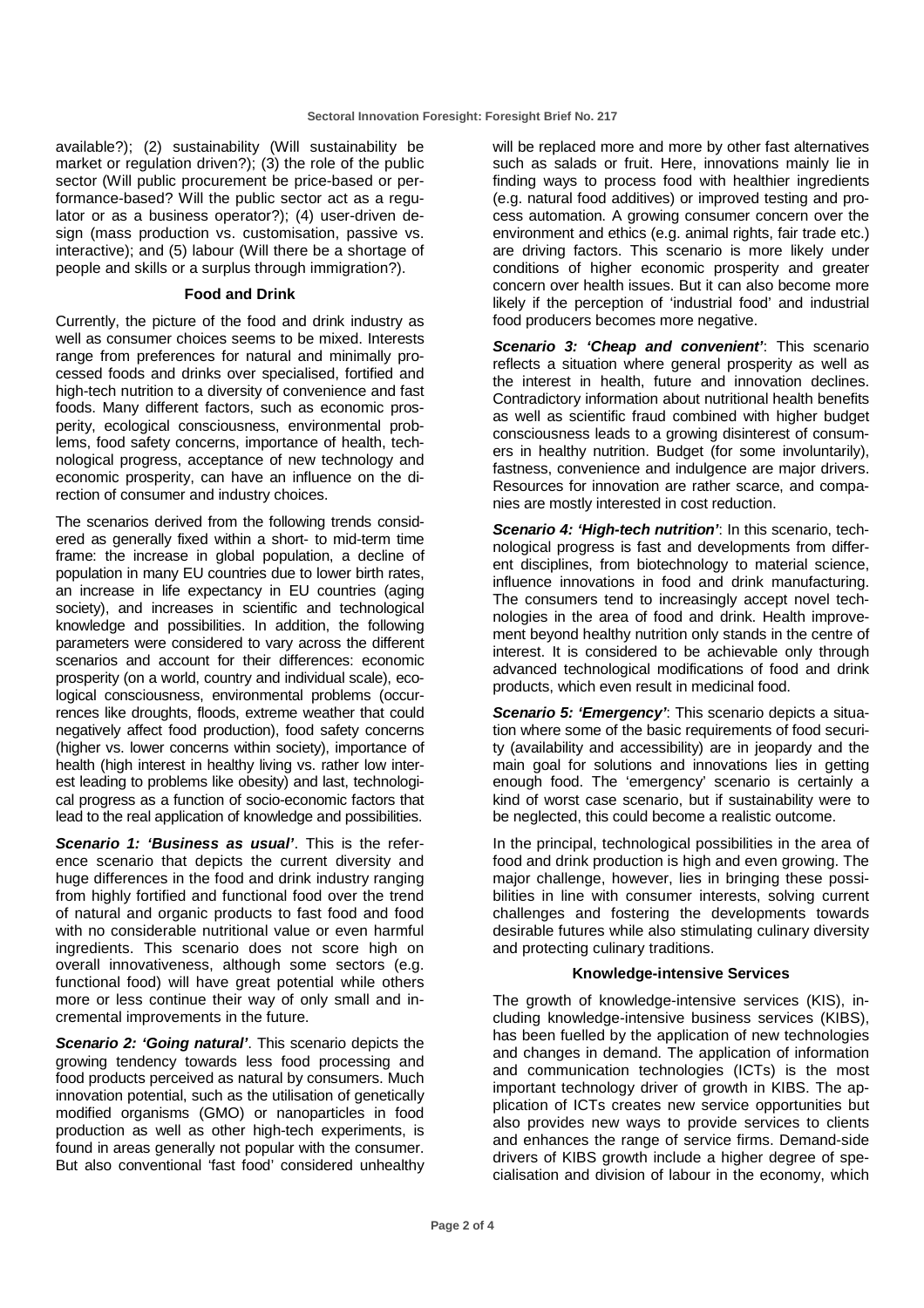leads to an increasing demand for external expertise and an increasing degree of outsourcing. In addition, internationalisation opens up new markets for service firms and facilitates international off-shoring.

Based on these drivers, the scenarios of the future development of KIBS are sketched along two dimensions: (1) the degree knowledge can be codified, which is key to automated service provision and scale advantages; (2) the stability and fluidity of the business environment, which allows or hampers outsourcing, internationalisation, entrepreneurship and the emergence of new players. Combinations of the two drivers result in four scenarios.

#### **Aerospace**

Future developments in the sector are particularly influenced by demand drivers and technology development. Demand drivers differ between aeronautics and space, with demand for aeronautics particularly shaped by expected growth in air travel, which in turn depends on economic growth and fuel prices. Space, on the other hand, is still a largely regulated sector dominated by public demand, making public demand and regulation key demand drivers. Future demand for space applications is largely based on addressing societal challenges, such as security issues, monitoring and managing transport as well as land, water and air resources. Generally, regulation is the largest source of uncertainty, primarily affecting future demand in aeronautics, for example through an emission trading system, but also in the space sector, with regulation touching on liability issues and space tourism.

Key uncertainty factors that have a high impact and account for differences between the scenarios are the availability and price of energy, the level of economic growth and geopolitical uncertainties. These factors were identified as posing the biggest future uncertainties for the sector.

**Scenario 1: 'Global green aerospace'**: This scenario describes a peaceful, highly globalised world in 2040 that has successfully taken steps toward an energy transition assuring a secure energy supply at reasonable but increasing prices. Business people but also private individuals enjoy the freedom of being able to travel frequently and far away. Terrorism is not a major threat obstructing air travel. This leads to a flourishing aeronautics and space sector. New technologies and smart regulation lead to radical improvements in aircraft efficiency and emissions while the space sector allows monitoring and tackling many societal issues, such as climate change, environmental resources and mobility. Furthermore, free access to space and a global judicial system for space also allow the sector to flourish commercially.

**Scenario 2: 'Regional aerospace'**: This scenario describes a world in 2040 with strong regional power hubs and limited ties between them. No global agreement on climate change has been reached, blocking a smooth transition to renewable alternatives. Access to fossil fuels hence remains important and shapes international

relations. This combination of realpolitik and protectionist tendencies leads to slow economic growth and rising energy prices, with large regional differences based on access to oil/gas resources. Europe tries to lead the way but struggles with strong international competitors. While still able to travel globally, people choose to take holiday trips within Europe, largely for economic reasons. With increasing rivalry between global power hubs, access to space becomes more difficult in this climate.

**Scenario 3: 'Zero-sum games'**: A rapid energy scarcity leads to highly fluctuating energy prices and interruptions in supply. Globalisation, thriving on cheap energy and transport, comes to a halt with severe economic adjustment processes. International holiday trips are reduced sharply with people adjusting their consumption patterns to a changed economic environment. Countries seek their interests in protectionist policies leading to a downward spiral and breakdown of multilateral institutions. Trade conflicts become the norm with resulting conflicts for access to natural resources. Security expenditure rises steeply at the expense of other policies, such as the environment. European integration is at stake. Overall, this is an unfavourable scenario with regions competing on a zero-sum basis leading to a deteriorating economic and social environment.

#### **Textiles and Clothing**

The European textiles and clothing (T/C) sector is undergoing two main simultaneous developments: the move from a labour-intensive, low-technology sector to a knowledge-intensive industry and the ongoing relocation of production out of Europe. While new technological opportunities for the T/C sector are emerging, the move to a knowledge-based sector is still at an early stage and major challenges need to be addressed.

A number of main drivers of change have been identified, including both technological drivers as well as demandside drivers. Out of these technological drivers, intelligent clothing and smart materials are considered to be of outstanding importance. Findings in other technologies, including ICT and nanotechnology, are of growing importance and increasingly incorporated into textiles and clothing products as well. New production methods are another main technological driver, enabling the T/C sector to reduce the still high share of rather low-skilled manual labour, reduce the amount of energy and raw materials used, and increase the flexibility and quality of production processes. These new products and production methods are complemented by the more frequent use of e-commerce and other interactive technologies, offering a wide range of new business models. On the demand side, changes in consumer behaviour are driven by demographic changes, an increasing consumer awareness of factors affecting health and sustainability, and consumers' attitudes towards counterfeit goods.

As these drivers are of varying importance to either the clothing or the technical textiles subsector, two sets of scenarios were developed, each illustrating three differ-

For more information visit the website and subscribe to the mailing list at **www.foresight-platform.eu**